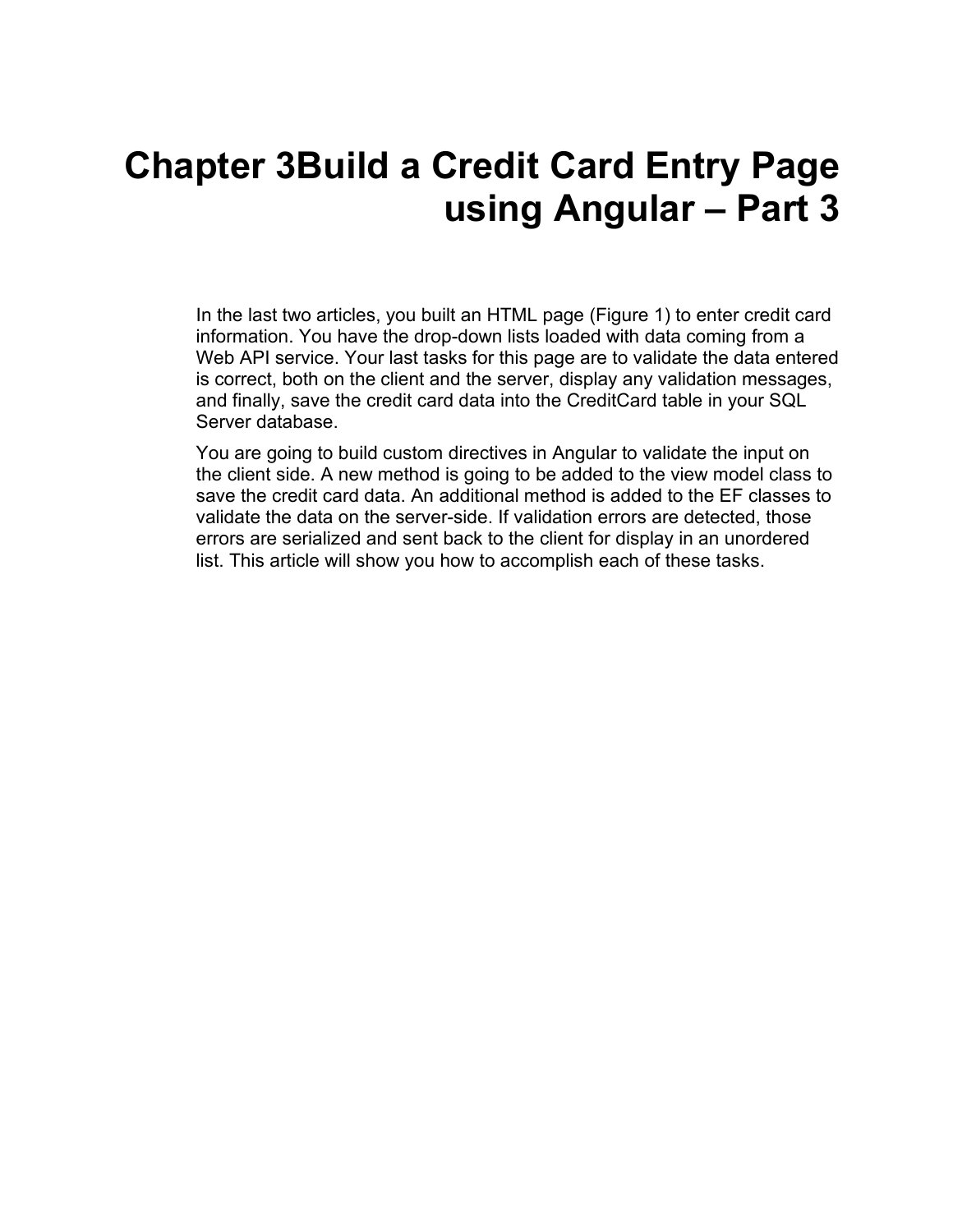| <b>Select Credit Card Type</b> |                                      |
|--------------------------------|--------------------------------------|
| $\checkmark$<br>Visa           |                                      |
| Name on Card                   |                                      |
| Name on Card                   |                                      |
| <b>Credit Card Number</b>      | <b>Security Code</b>                 |
| <b>Credit Card Number</b>      | Security Code                        |
| Exp. Month                     | Exp. Year                            |
| 12-December<br>$\checkmark$    | 2016<br>✓                            |
| <b>Billing Postal Code</b>     |                                      |
| <b>Billing Postal Code</b>     |                                      |
|                                |                                      |
|                                | <b>H</b> Save<br><sup>®</sup> Cancel |

Figure 1: The Credit Card data entry page

## <span id="page-1-0"></span>**Save Credit Card Data**

The credit card table has a primary key field named CreditCardId. This field is a property in the CreditCard class generated by the Entity Framework. In the first article in this series, a hidden input field was created within the <form> tag to hold the CreditCardId field. If this value is null or an empty Guid, you know you need to insert the entered credit card data. If the value is a real Guid, then you know you just want to update the entered credit card data.

In the ViewModelLayer project, open the CreditCardViewModel class and add a SaveData() method. This class has an Entity property which is an instance of the CreditCard class. When the data is submitted by the user, the Entity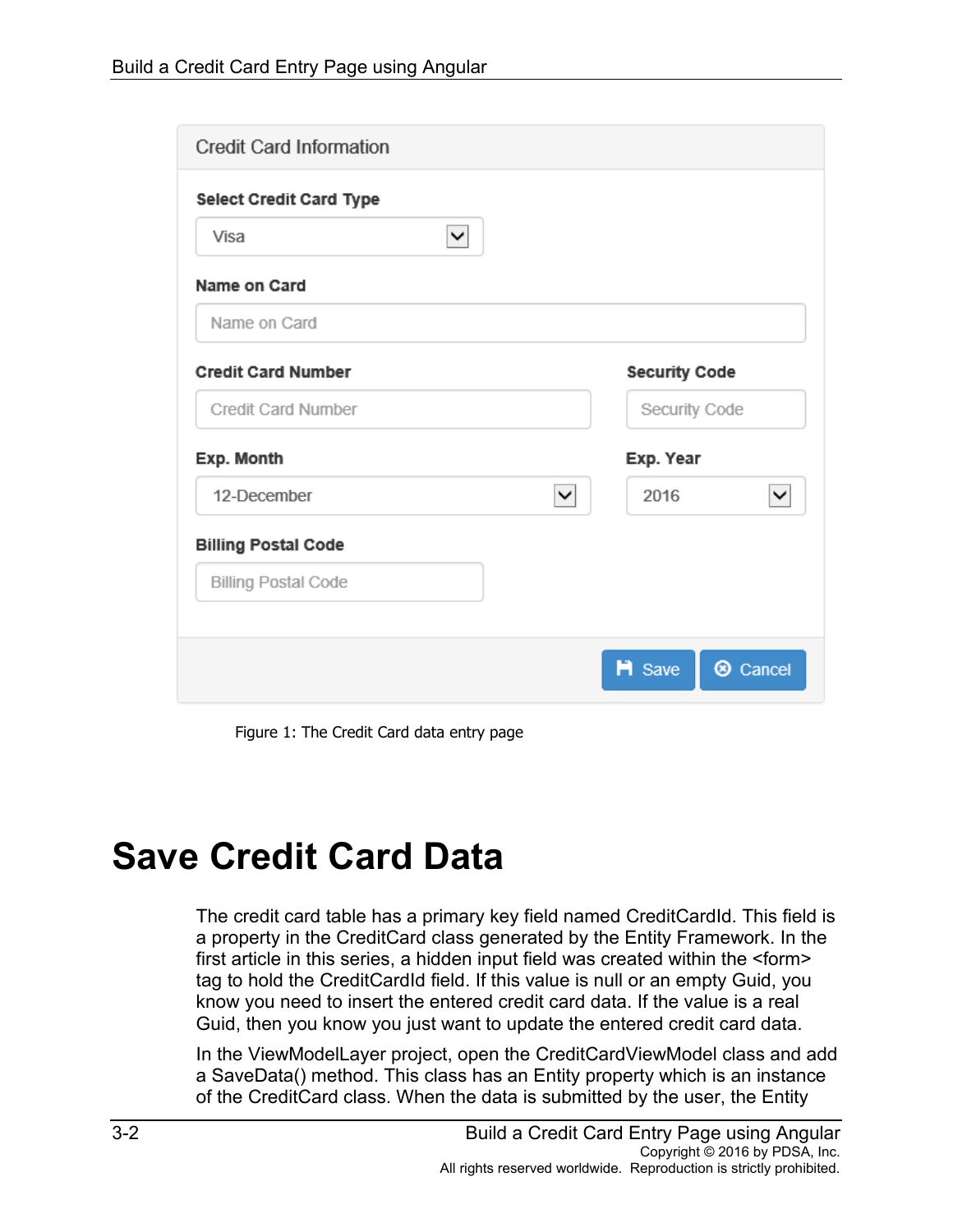property of the view model class is filled in by the controller. If the CreditCardId property is filled in with a valid Guid, assume that the credit card data already exists in the database and set the state of the current entity in the EF data context to **modified**. When the SaveChanges method is called on the data context, an INSERT or an UPDATE statement is sent to the SQL Server.

```
public void SaveData() {
 PTC db = null;
 Messages = null; try {
    db = new PTC();
     // Determine whether to Insert or Update
     if (Entity.CreditCardId == null ||
        Entity.CreditCardId == Guid.Empty) {
       // Set new Guid for Primary Key
     Entity.CreditCardId = Gui.\NewGuid();
      db.CreditCards.Add(Entity);
     }
     else {
       db.Entry(Entity).State =
          System.Data.Entity.EntityState.Modified;
     }
     db.SaveChanges();
  }
  catch (DbEntityValidationException ex) {
     IsValid = false;
    Messages = ex.EntityValidationErrors.ToList();
   }
}
```
# **Add CreditCardController**

Go back to the CreditCardEntry project and locate the Controllers folder. Right mouse click on this folder and select **Add | Web API Controller Class (v2.1)**. If this option does not appear in your drop down menu, select Add | New Item and choose it under the Web | Web API templates. Set the name of this controller to **CreditCardController**. Delete all the code in this controller and add a Post method as shown below: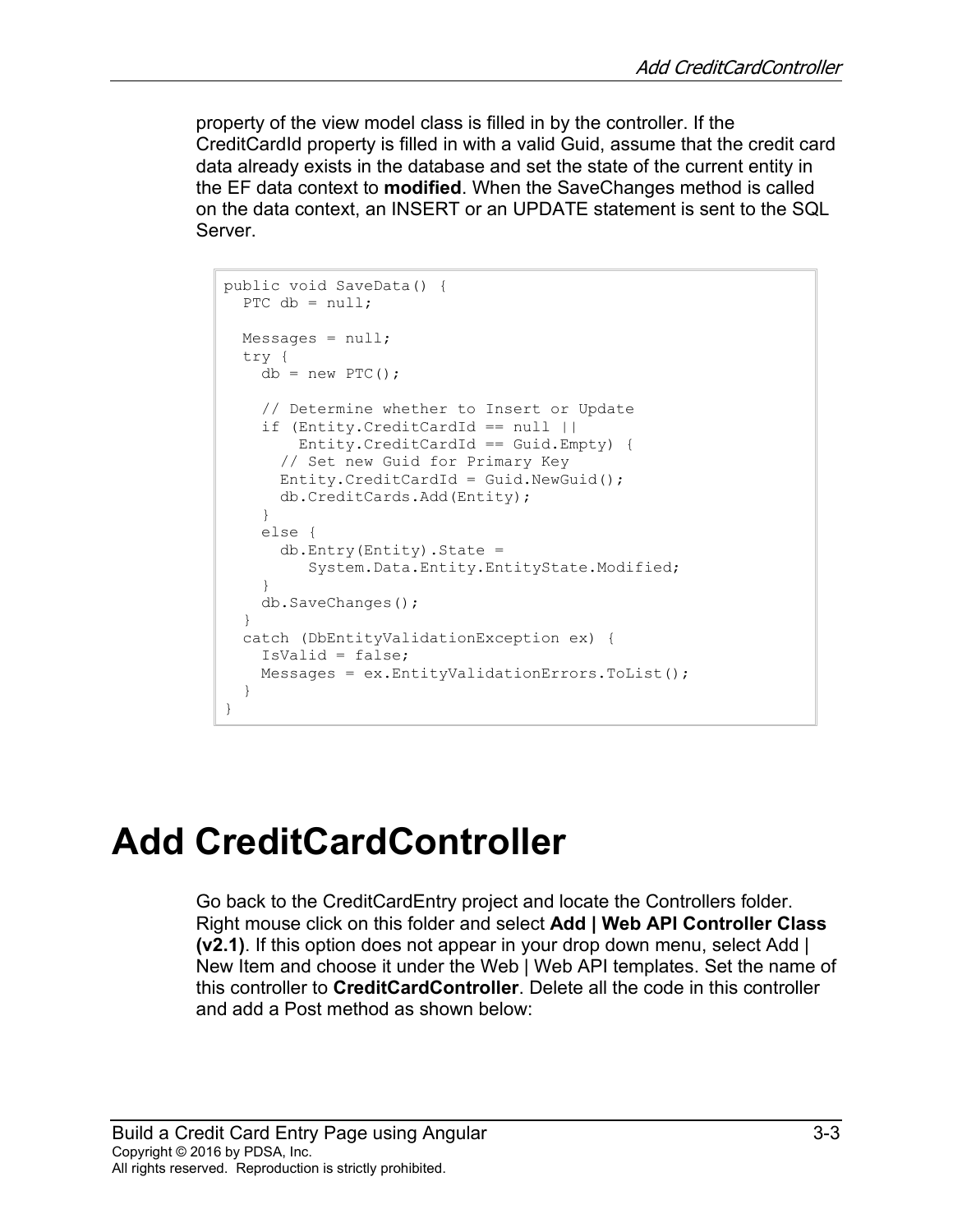```
[HttpPost()]
public IHttpActionResult Post(
      CreditCard card) {
  IHttpActionResult ret = null;
  CreditCardViewModel vm = 
   new CreditCardViewModel();
  ModelStateDictionary Messages = 
   new ModelStateDictionary();
  // Assign client-side credit card object 
  // to view model entity
  vm.Entity = card;
  // Attempt to save data
  vm.SaveData();
  if (vm.IsValid) {
    ret = Created<CreditCard>(
       Request.RequestUri +
          vm.Entity.CreditCardId.ToString(), 
            vm.Entity);
  }
  else {
     if (vm.Messages.Count > 0) {
       // Validation errors
       foreach (var msgs in vm.Messages) {
         foreach (var item in msgs.ValidationErrors) {
           Messages.AddModelError(item.PropertyName,
        item.ErrorMessage);
 }
       }
       ret = BadRequest(Messages);
     }
   }
   return ret;
}
```
Add some using statements to the top of this controller file to resolve references to the various classes used in this method.

```
using DataLayer;
using ViewModelLayer;
using System.Web.Http.ModelBinding;
```
This Post method takes the CreditCard object passed from the UI and places it into the Entity property of the view model class. Next it calls the SaveData method you just wrote to either insert or update the data into the CreditCard table. If the view model's IsValid property is set to true, set the return value to the result of the Created method. This method returns the URI where the front end can retrieve the new entity. The Created method also returns the complete entity object back to the front end. You should use this method to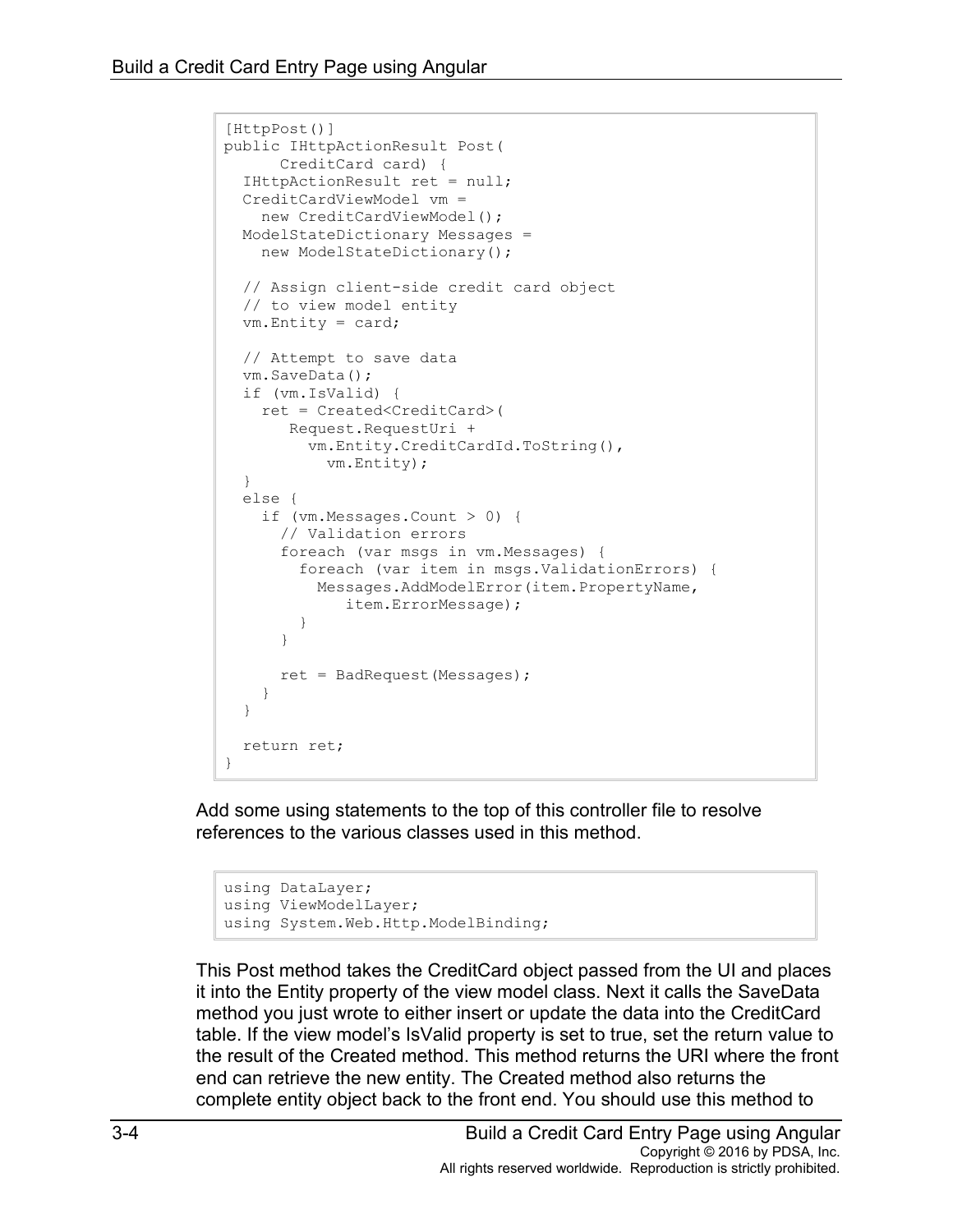pass back any property data that may have changed because of the insert or update into the table.

If the IsValid property is set to a false value, then check to see if there are messages in the Messages property of the view model class. If there are you loop through the messages in the Messages property and add them as a model error in a ModelStateDictionary. This dictionary can be passed as a payload from the BadRequest method. In your Angular controller, loop through these model state dictionary objects and retrieve the error messages and display them on the UI to your user. Later in this article you add validation failure messages to this Messages property.

## **Save Data from Angular**

Now that you have the back-end services written to save the credit card data to your database table, it is now time to write the Angular code to clean up the data on the front end and call the Post method in your CreditCard Web API controller.

#### **Add Clean Up Data Function**

Before I pass any data from the client-side to the server-side, I always have a little routine I call named cleanUpData. This function can clean up dates (which can be an issue in Internet Explorer), it can take selected values from drop-downs and move it into the actual entity object to pass to the server. It can also do any other clean up that you may find necessary. Open the creditcard.controller.js file and add a function named cleanUpData.

```
function cleanUpData() {
  // Get card type
  vm.creditCard.cardType = 
      vm.selectedCardType.cardType;
  // Get expiration month
  vm.creditCard.expMonth = 
       vm.selectedMonth.monthNumber;
}
```
In the cleanUpData function for the credit card page, take the selected card type from the vm.selectedCardType.cardType property and put it into the vm.creditCard.cardType property. Next, take the selected month number from the vm.selectedMonth.monthNumber property and put it into the vm.creditCard.expMonth property. You are going to pass the vm.creditCard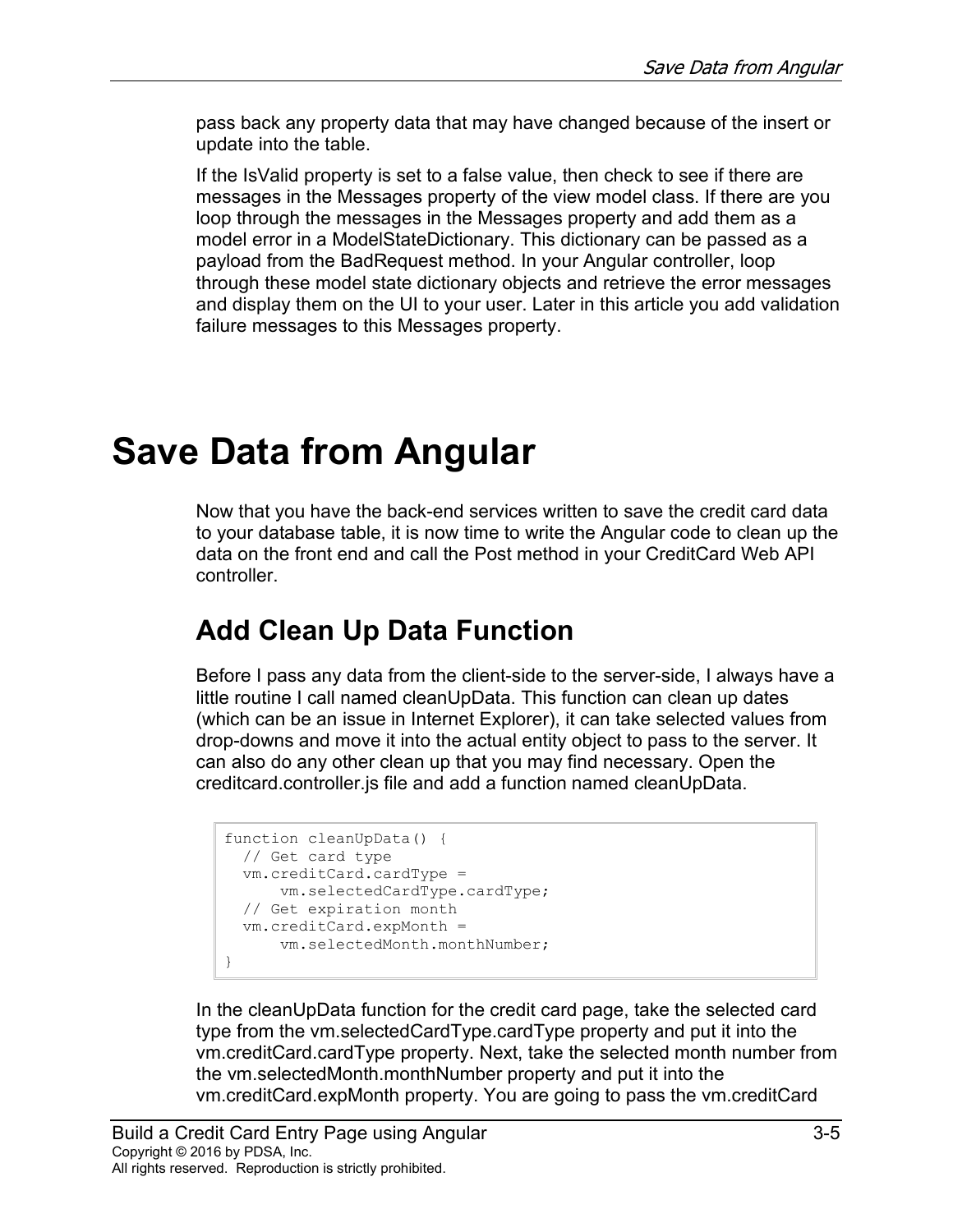object to the server and this methods retrieves the data from the appropriate selected objects and puts that data into the appropriate properties in the vm.creditCard object.

#### **Add Insert Data Function**

Add a function named insertData to your creditcard.controller.js. Call the cleanUpData function you just created. Call the dataService.post function to call the Post method on your server. Pass to the post function the URL where your post method is located and the vm.creditCard object which contains the data your user entered on the credit card page. If the call to the Post method is successful, get the result.data and set it back into the vm.creditCard object. In case the server updates any of the fields during the insert or update statement, you want to be able to reflect that data back on the page for the user. However, in this function, the user won't see it as you are going to navigate back to the home page using \$location service. However, if you were going to stay on this page for some reason, it would be good to display the updated values to the user.

```
function insertData() {
  // Clean up object before sending to server
  cleanUpData();
  // Post credit card info to server
  dataService.post(
       "/api/CreditCard", vm.creditCard)
     .then(function (result) {
      // Update credit card object
       vm.creditCard = result.data;
       // Redirect back to home page
       $location.path("/");
    }, function (error) {
     handleException(error);
    });
}
```
#### **Add Save Click Function**

The save button on your credit card HTML page has a ng-click event which calls a function named saveClick. You pass in the name of the <form> to this function to test the validity of validation you created on the form. You are going to learn about validation a little later in this article. For now, just write the saveClick as shown below.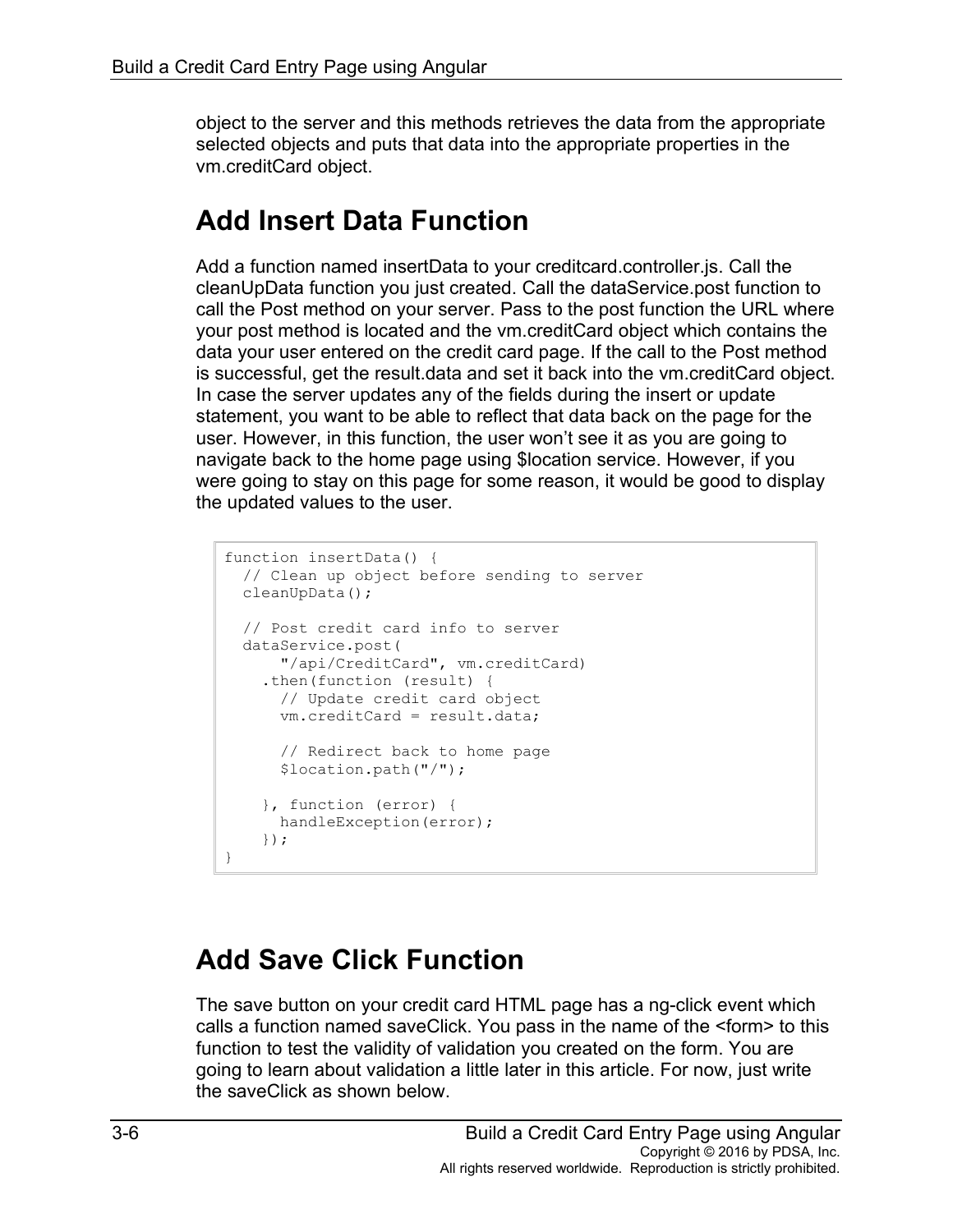```
function saveClick(creditCardForm) {
  if (creditCardForm.$valid) {
    vm.uiState.isMessageAreaHidden = true;
    creditCardForm.$setPristine();
    insertData();
  }
  else {
    vm.uiState.isMessageAreaHidden = false;
  }
}
```
If all the controls pass Angular validation the \$valid property is set to true on the creditCardForm object. To make sure no further messages are displayed on the web page, call the \$setPristine function. The \$setPristine function sets the internal flags on the Angular credit card model to a value which is consistent with the first time you entered the page. Call the insertData function to post the data entered to the Web API controller.

All functions you need to call from the HTML page must be registered on the \$scope object. Add a blank line just below your variable declarations and before the call to the loadCardTypes function and add the following lines of code.

```
// Expose public functions
vm.saveClick = saveClick;
```
Run the credit card page and enter some data, click on the save button, and you should be able to look in the CreditCard table and see the data you entered.

# **Add Angular Validation**

For each field on your web page, decide which fields to perform validation upon. Determine the type of validation you can accomplish with the attributes available in HTML/HTML5 and Angular. In the table below is a list of the attributes you can use with Angular validation.

| <b>Attribute</b> | Type        | <b>Description</b>                         |
|------------------|-------------|--------------------------------------------|
| required         | HTML        | The field must contain a value.            |
| min              | HTML        | A minimum value for a numeric input field. |
| max              | <b>HTML</b> | A maximum value for a numeric input field. |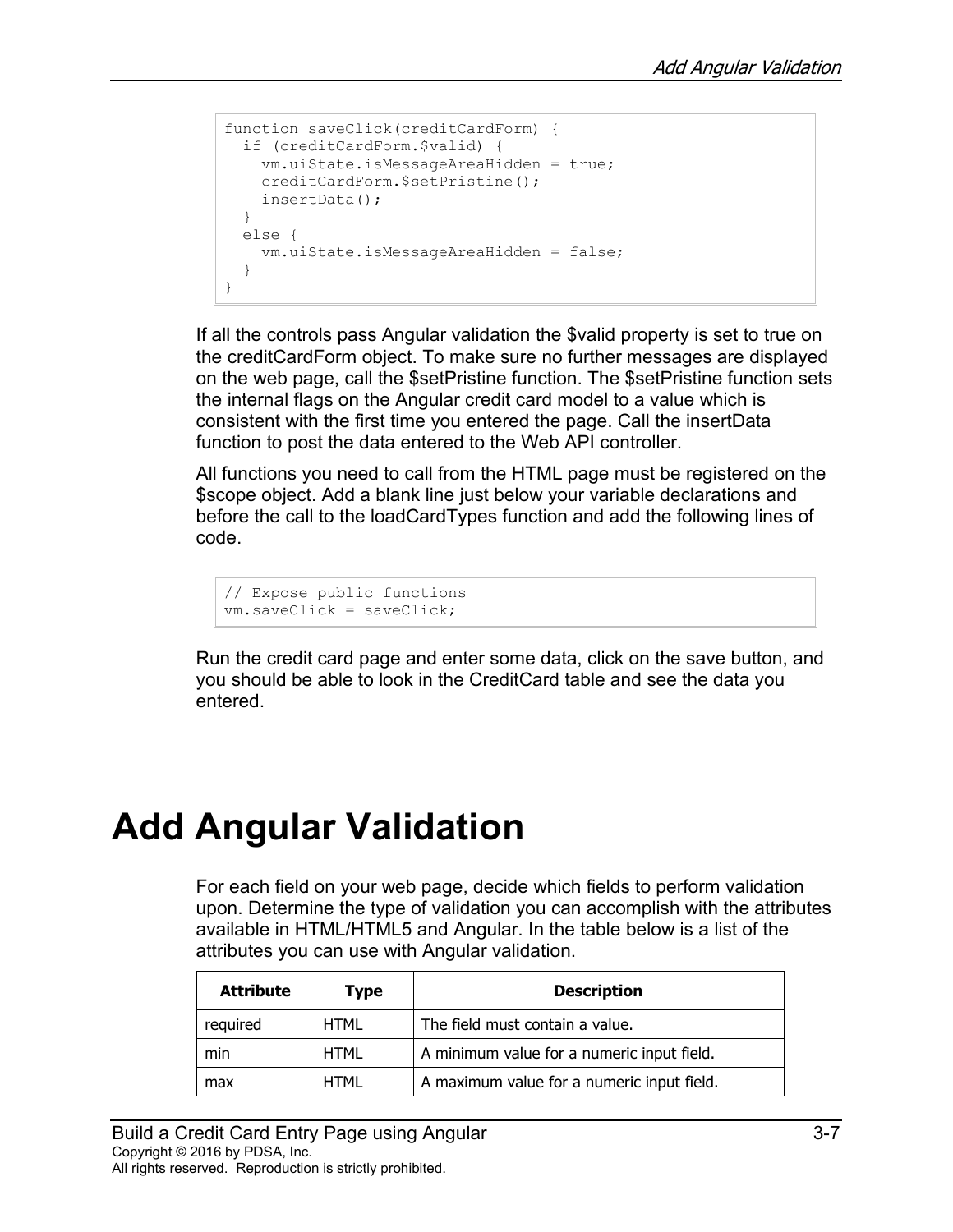| ng-minlength | Angular | The minimum number of characters for a field.       |
|--------------|---------|-----------------------------------------------------|
| ng-maxlength | Angular | The maximum number of characters for a field.       |
| ng-required  | Angular | The field must contain a value. Same as 'required'. |
| ng-pattern   | Angular | A regular expression the input value must match.    |

Table 1: Validation attributes you may add to any input field.

Each input field must have the **name** attribute in addition to the **id** attribute if you wish to use Angular validation. The name attribute, combined with one or more of the attributes listed in Table 1, is what Angular uses to determine the set of fields that need to be validated.

#### **Add Attributes to Input Fields**

Open the creditcard.html page and start adding validation to each of the input controls that require it. You are going to add a combination of HTML attributes, custom validation directives, and Angular validation. Start by locating the nameOnCard field and add the **pdsa-validatenotlowercase** and the **required** attributes. The custom directive **pdsa-validatenotlowercase** will check to make sure that the name on the credit card is not entered as all lower-case characters. You will write this custom directive later in this article, for now, just add the attribute.

```
<input id="nameOnCard"
       name="nameOnCard"
       ng-model="vm.creditCard.nameOnCard"
       pdsa-validatenotlowercase
       required
        class="form-control"
        placeholder="Name on Card"
        title="Name on Card"
        type="text" />
```
A credit card number needs to be of a certain length, and you can validate the number entered by using the Luhn algorithm. The custom directive **pdsavalidatenotlower** case is simply going to check the length, but you can add the Luhn algorithm if you wish. Yes, we could use the ng-minlength and ngmaxlength attributes for verifying length, but I want to show you how to create a custom directive. Locate the cardNumber control and add the pdsavalidatecreditcard and required attributes.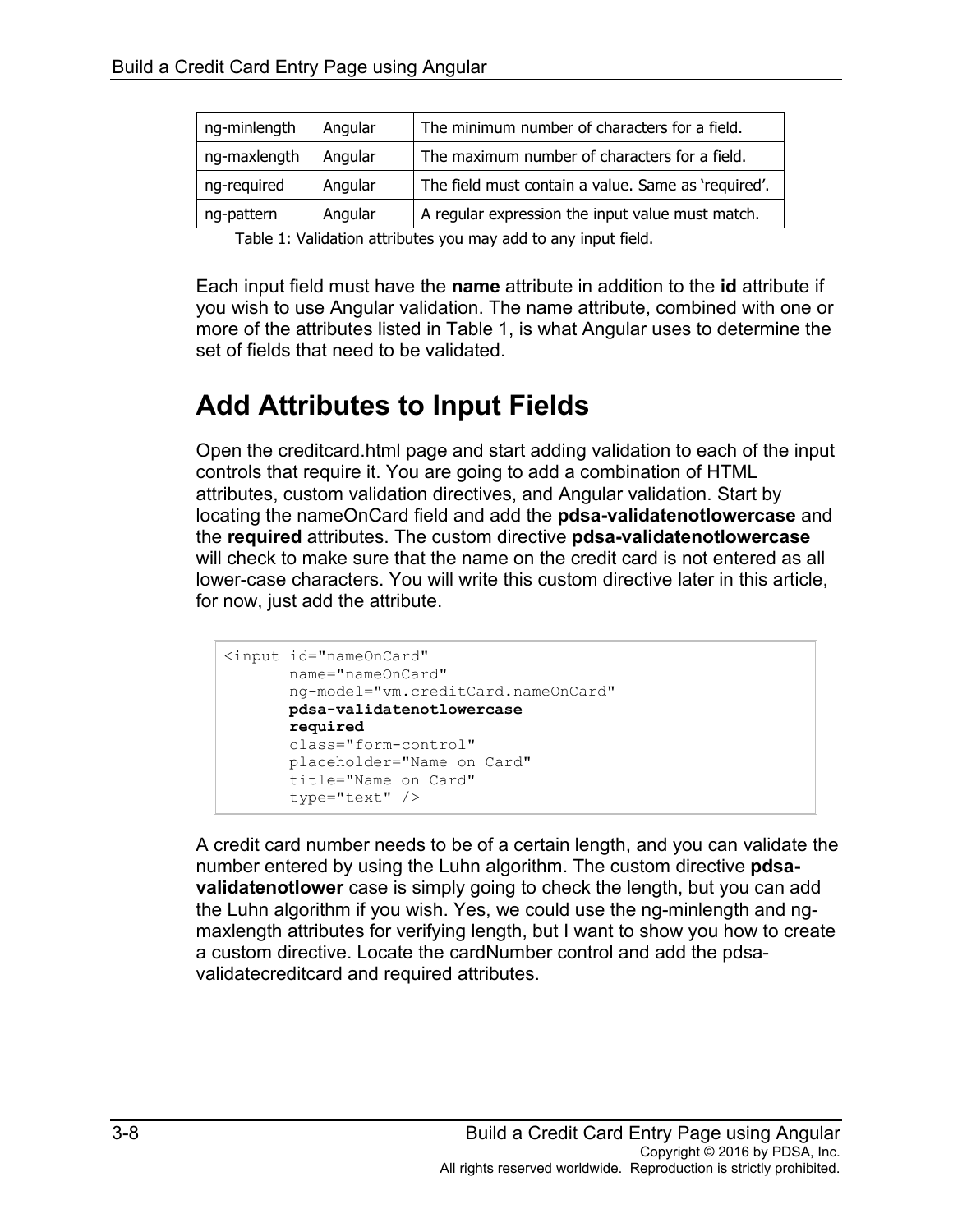```
<input id="cardNumber"
       name="cardNumber"
       ng-model="vm.creditCard.cardNumber"
       pdsa-validatecreditcard
       required
       class="form-control"
       placeholder="Credit Card Number"
       title="Credit Card Number"
        type="text" />
```
A credit card security code is the 3 or 4-digit code found on the back of a credit card. Again, you are going to write a custom directive called pdsavalidatesecuritycode to check the length of the input. Find the securityCode control and add the **pdsa-validatesecuritycode** and **required** attributes.

```
<input id="securityCode"
       name="securityCode"
       ng-model="vm.creditCard.securityCode"
       pdsa-validatesecuritycode
       required
       class="form-control"
       placeholder="Security Code"
       title="Security Code"
       type="text" />
```
The billing postal code for the credit card can be just about any combination of letters, spaces and numbers up to 18 characters. You can add another custom directive to test to ensure only letters, spaces and numbers and no other characters, or you can use the **ng-pattern** directive and a regular expresssion. Locate the billingPostalCode control and add the **ng-maxlength** and **required** attributes.

```
<input id="billingPostalCode"
       name="billingPostalCode"
       ng-model="vm.creditCard.billingPostalCode"
       ng-maxlength="18"
       required
       class="form-control"
        placeholder="Billing Postal Code"
       title="Billing Postal Code"
       type="text" />
```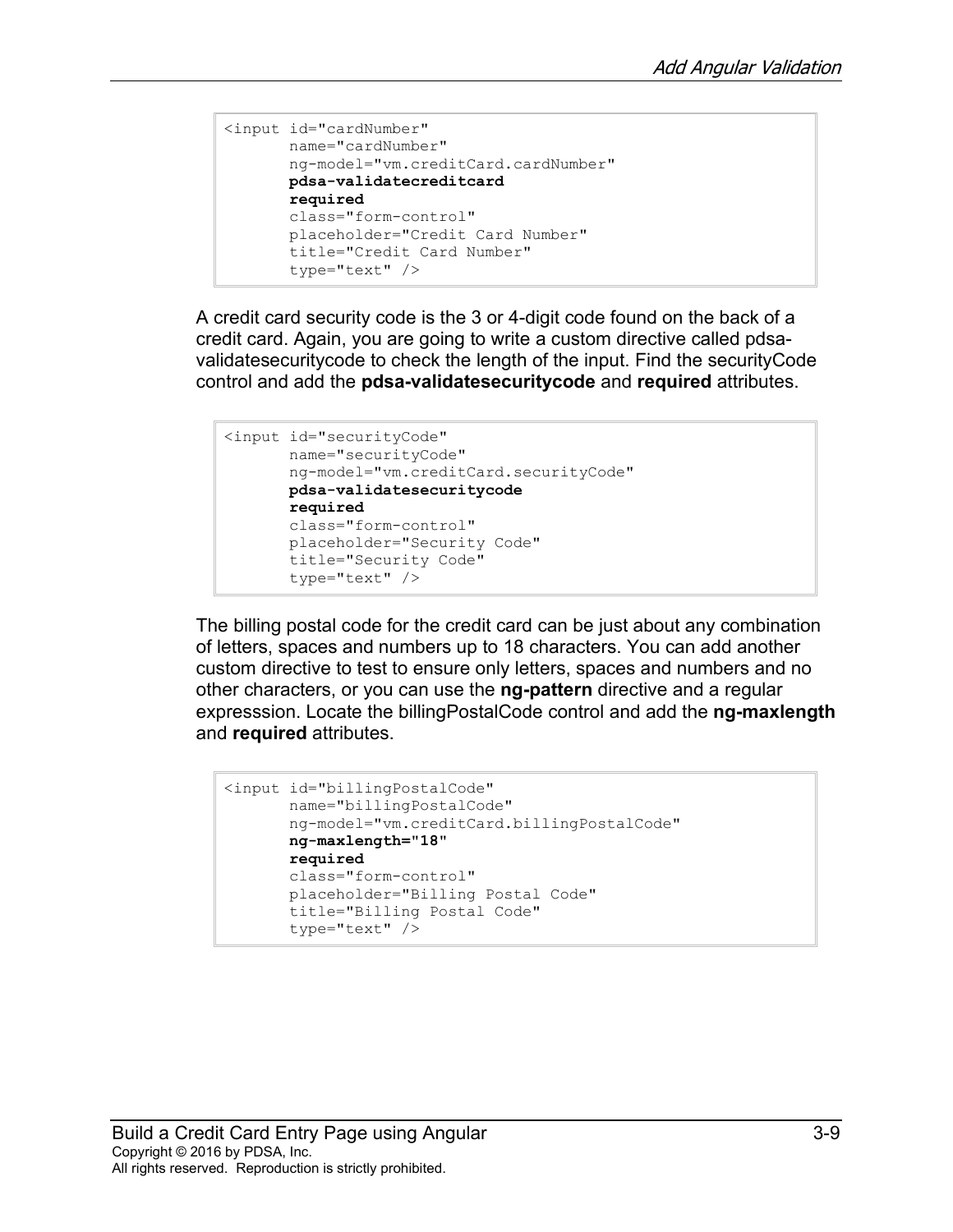# **Add Custom Directives**

You added some custom attributes on the input fields above, so you now need to register the appropriate directives on your Angular application module. Directives are registered to the application module using the directive API. You may chain multiple directive functions together if you have more than one.

Add a new JavaScript file in the \creditcard folder named **creditcard.directives.js**. In this file, add the following code to define the overall structure for each of the custom directives you added to the input fields.

```
(function () {
  "use strict";
  angular.module("app")
   .directive('pdsaValidatenotlowercase', function () {
   return { };
  })
  .directive('pdsaValidatecreditcard', function () {
    return { };
  })
  .directive('pdsaValidatesecuritycode', function () {
    return { };
  });
})();
```
Each directive is defined with two parameters, the directive name (expressed in camel case) and a function that returns an object. The first parameter is the directive name you wish to use for the HTML attribute. This name must start with a lower-case letter, then must have one, and only one, upper case letter. It is at the break between the lower-case letters and upper case letter where you use a hyphen in your HTML attribute. It is recommended that you come up with your own unique prefix to avoid name collisions with other libraries you might add. In this case I used 'pdsa' as my prefix.

There are many properties that can be returned from the object supplied by the second parameter to the directive function. For a simple validation directive, the object returned from the function simply needs two properties; **require** and **link**. As an example of this object, below is the code you return from the **pdsaValidatenotlowercase** directive.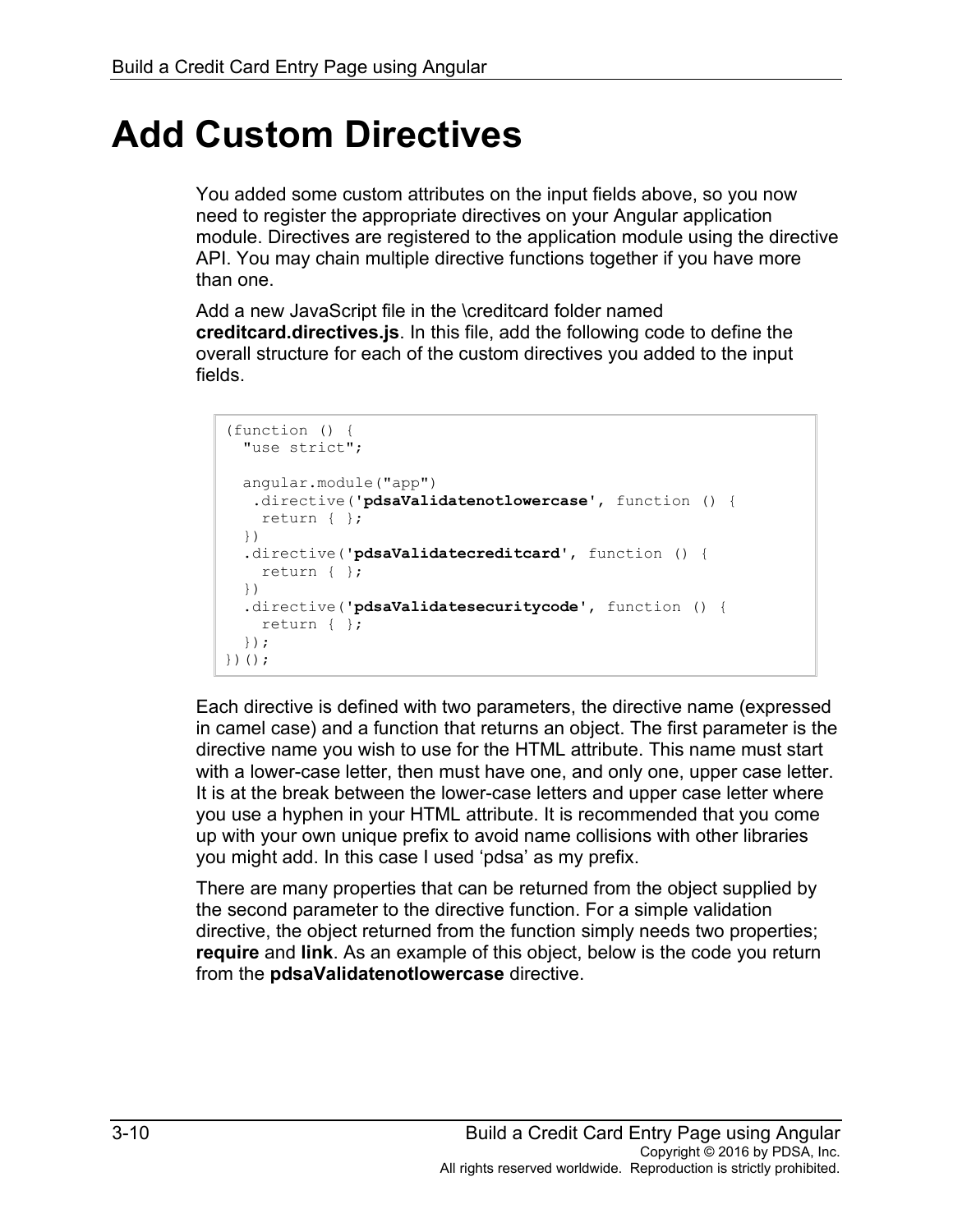```
return {
  require: 'ngModel',
  link: 
    function (scope, element, attributes, ngModel) {
      ngModel.$validators.pdsavalidatenotlowercase =
        function (value) {
          if (value) {
            return value.toLowerCase() != value;
 }
       return true;
 }
    }
};
```
Starting with the second property, **link**, you see that it is a function that receives four parameters. The only one you are interested in for a validation directive is the last one, **ngModel**. Now you see why the **require** property is needed. When Angular sees that you are requiring the use of ngModel, it knows to pass in the four parameters to the function specified in the link property.

Within the function in the link parameter you add your own function, named pdsavalidatenotlowercase in this sample, to the \$validators collection of the current ngModel. When Angular performs its validation, it loops through the \$validators collection checking to see what Angular validators are connected, such as ng-minlength and ng-maxlength. By adding your own function into this collection, Angular will call your function. Your function must accept one parameter, the value from the control to which this directive is attached, and the function must return a true or false value. This true or false value can be tested in your HTML and can then display or hide appropriate validation messages. The complete code for all the custom directives you added to the HTML is listed below.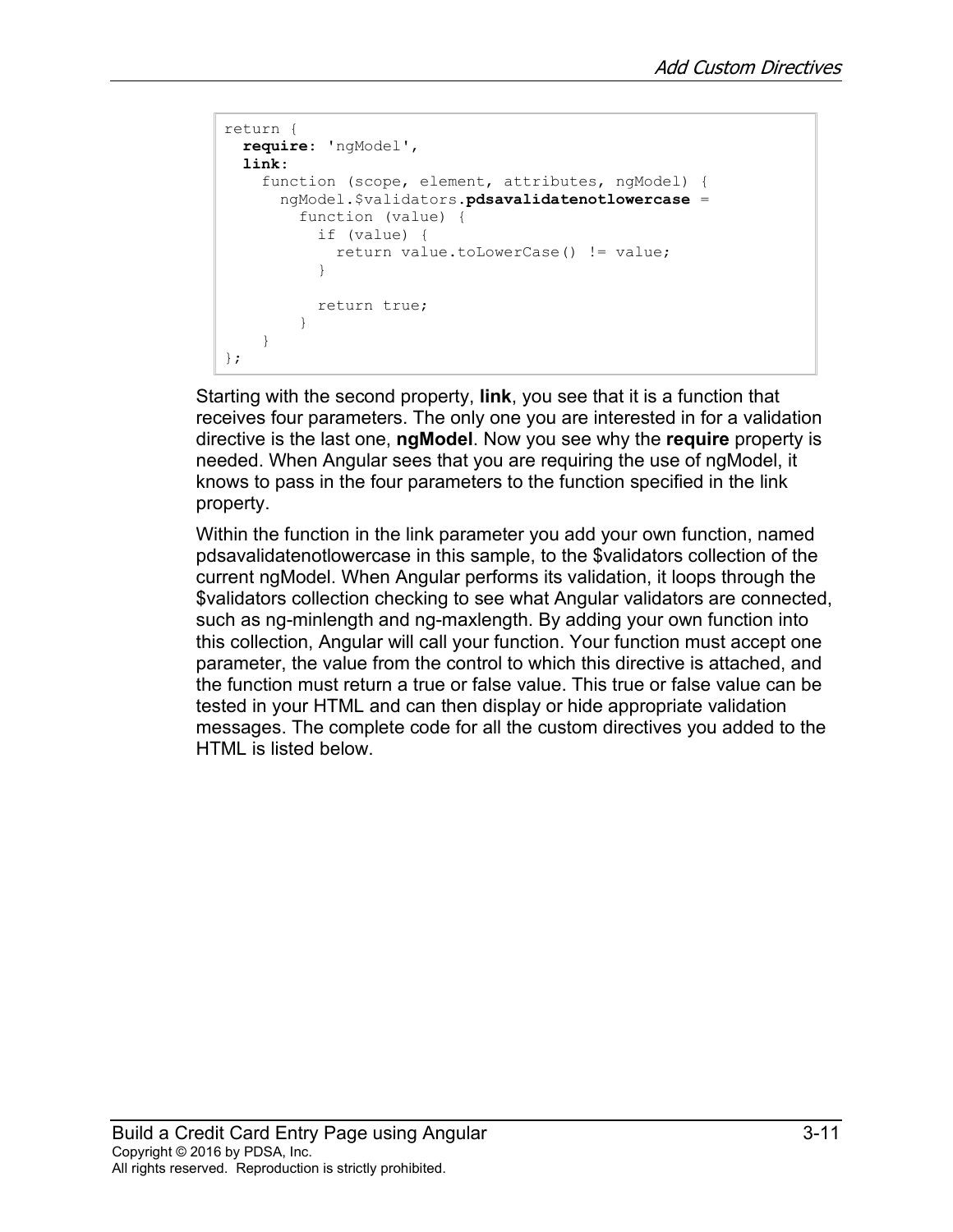```
(function () {
  "use strict";
  angular.module("app")
   .directive('pdsaValidatenotlowercase', 
    function () {
    return {
       require: 'ngModel',
       link: function (scope, element,
                        attributes, ngModel) {
         ngModel.$validators
           .pdsavalidatenotlowercase =
           function (value) {
           if (value) {
          return value.toLowerCase() != value;<br>}
 }
          return true;
         }
       }
    };
  })
   .directive('pdsaValidatecreditcard', 
    function () {
    return {
       require: 'ngModel',
       link: function (scope, element, 
                        attributes, ngModel) {
         ngModel.$validators
          .pdsavalidatecreditcard = 
           function (value) {
           if (value) {
             value = value.toString().split("-").join("")
               .split(" ").join("");
             return value.length >= 13 && 
                   value.length \leq 16;
 }
           return true;
 }
       }
    };
  })
   .directive('pdsaValidatesecuritycode', 
    function () {
    return {
       require: 'ngModel',
       link: function (scope, element, 
                        attributes, ngModel) {
         ngModel.$validators
           .pdsavalidatesecuritycode =
           function (value) {
           if (value) {
             return value.length === 3 ||
          value.length === 4;<br>}
 }
```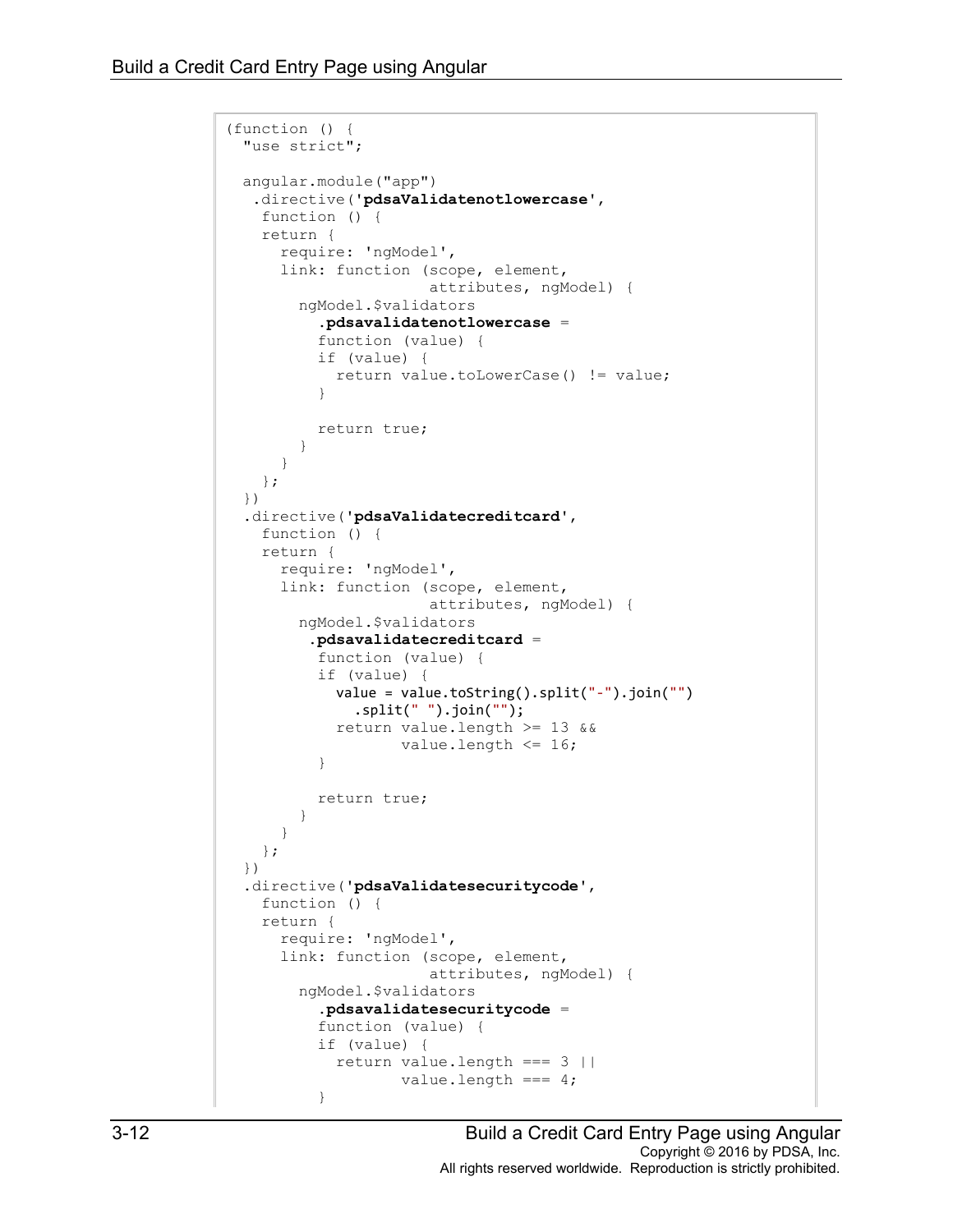```
 return true;
 }
       }
    };
  });
})();
```
After you have added all the directive code, open the **index.html** and add a reference to your new creditcard.directives.js file below your other script references.

```
<script src="app/creditcard/creditcard.directives.js">
</script>
```
# **Display Validation Messages**

In part one of this article series, you added a <div> element in which you added an unordered list and a list item that uses the ng-repeat directive to display messages from the vm.uiState.messages array. Just below this list item you are going to add a series of additional list item elements to display validation messages coming from the Angular validation system.

Each new list item element uses the **ng-show** directive to display the item based on the result of the function call within the ng-show directive. For example, here is the list item to display a message if the user enters all lowercase letters in the Name on Card field.

```
<li ng-show="creditCardForm.nameOnCard.
              $error.pdsavalidatenotlowercase">
  Name on Card must not be all lower case.
\langle/li>
```
Angular looks for a control in the creditCardForm with the name of **nameOnCard**. It then checks its \$error property to see if the result of calling the custom directive function is true. If it is, then it knows that the value entered was in all lower-case letters, thus this list item is displayed in the unordered list. The listing below are the list items to add to the unordered list in the messages area to display all Angular validation messages.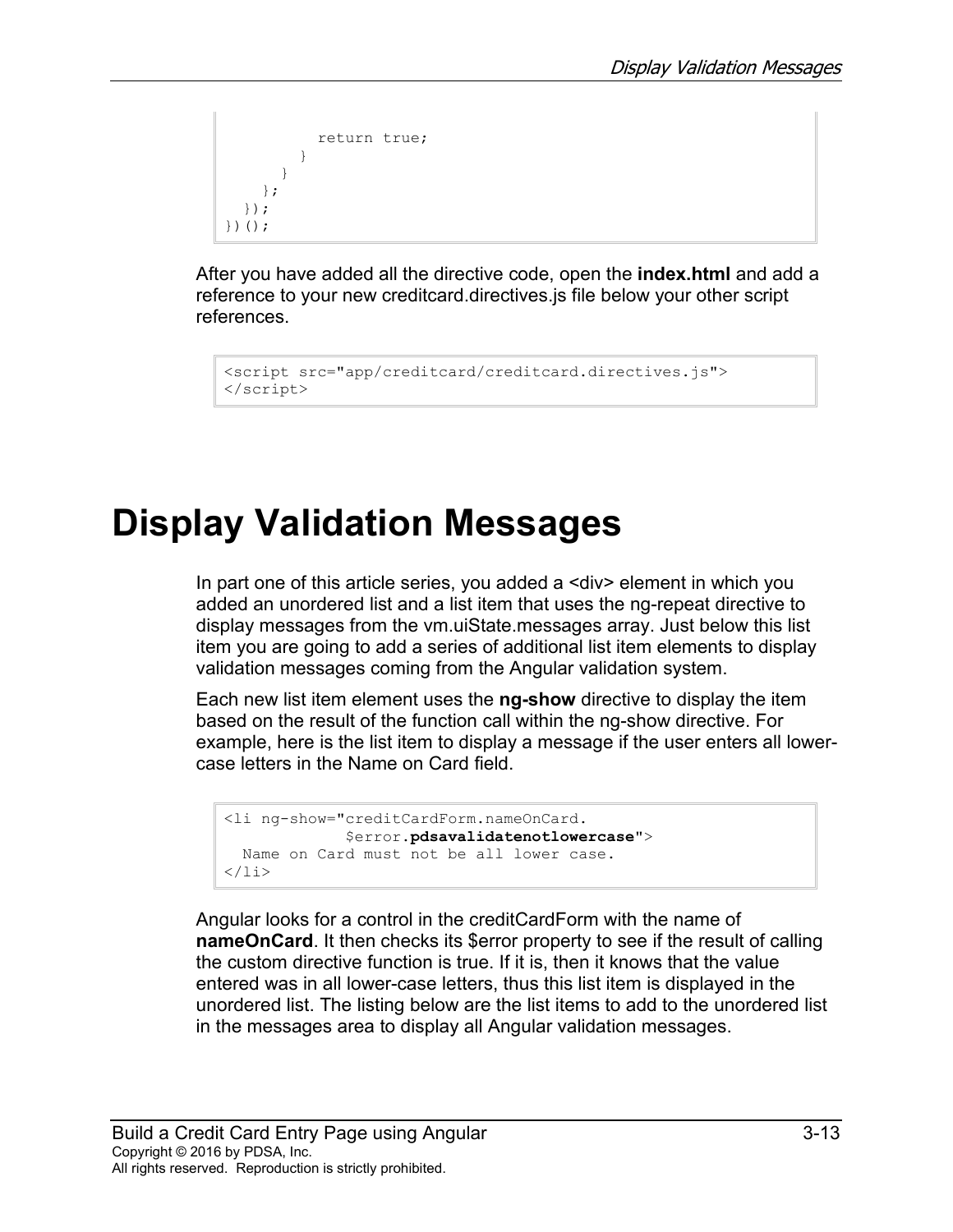```
\langle 111 \rangle <li ng-repeat="msg in vm.uiState.messages">
     {{msg.message}}
  \langle/li> <li ng-show="creditCardForm.nameOnCard.
                 $error.required">
    Name on Card must be filled in.
  </li>
   <li ng-show="creditCardForm.nameOnCard.
                 $error.pdsavalidatenotlowercase">
     Name on Card must not be all lower case.
   </li>
   <li ng-show="creditCardForm.cardNumber.
                 $error.required">
     Credit Card Number must be filled in.
   </li>
   <li ng-show="creditCardForm.cardNumber.
                 $error.pdsavalidatecreditcard">
     Credit Card Number is invalid
   </li>
   <li ng-show="creditCardForm.securityCode.
                 $error.required">
     Security Code must be filled in.
   </li>
   <li ng-show="creditCardForm.securityCode.
                 $error.pdsavalidatesecuritycode">
     Security Code is invalid
   </li>
   <li ng-show="creditCardForm.billingPostalCode.
                 $error.required">
     Billing Postal Code must be filled in.
   </li>
   <li ng-show="!creditCardForm.
                billingPostalCode.$valid">
     Billing Postal Code must have 18 
     characters or less.
   </li>
\langle/ul>
```
Run this sample and enter various combinations of bad data to test out each of the validation error messages.

# **Add Server-Side Validation**

Now that you have all the client-side validation working, add similar functionality to the server-side code as well. As it is very simple for a hacker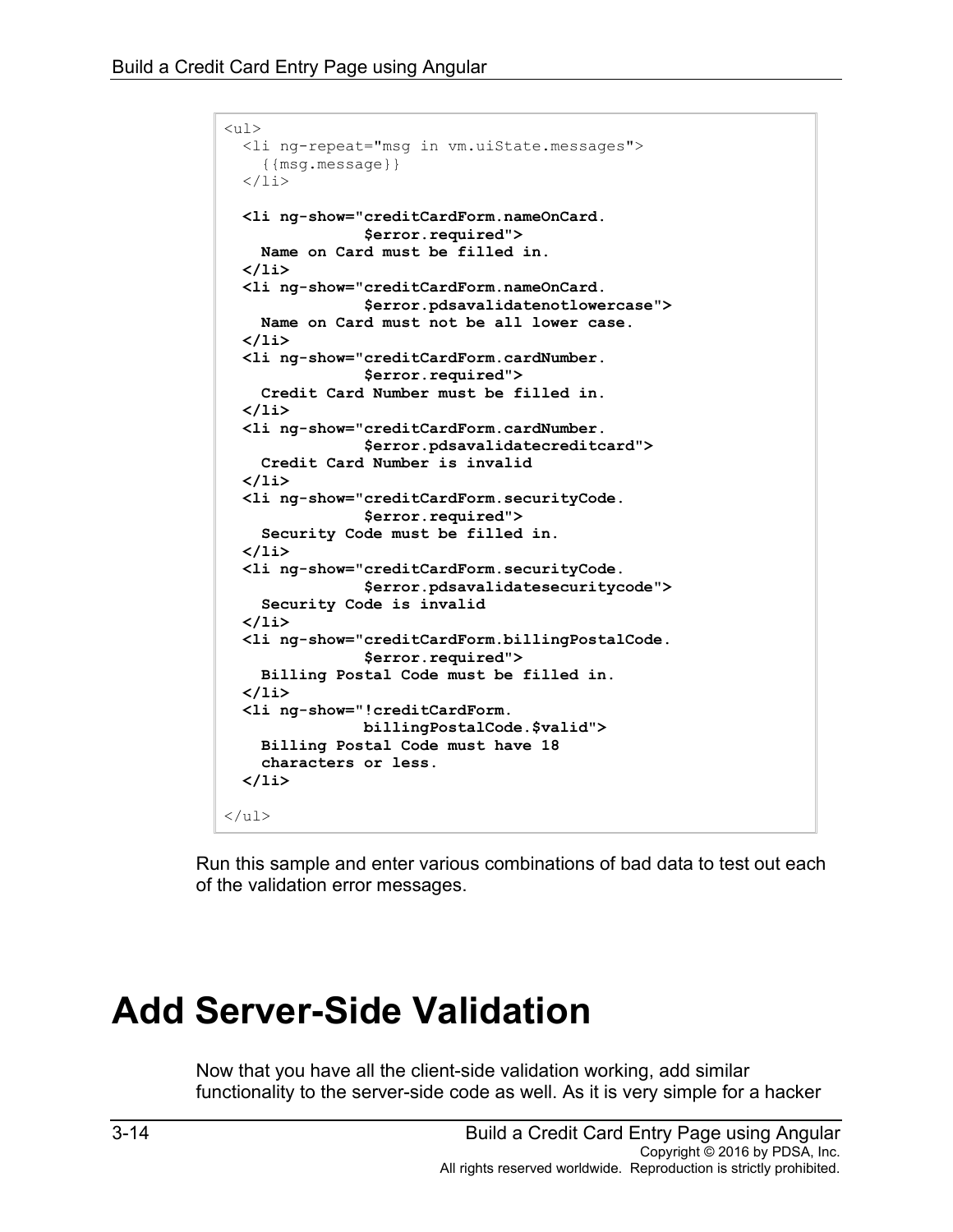to bypass client-side validation, you always check to ensure the data is validated on the server-side as well. To do this you add a new class to the DataLayer project named **PTC-Extension**. After the file is added, rename the class inside of the file to **PTC** and make it a partial class. This will allow us to add additional functionality to the PTC Entity Framework model created in part two of this article series.

```
public partial class PTC
{
}
```
When you attempt to insert or update data using the Entity Framework, it first calls a method named ValidateEntity to perform the validation on any data annotations added to each property. You may override this method to add your own custom validations. Add the following code to the PTC class in the PTC-Extension.cs file you just added.

```
protected override DbEntityValidationResult
  ValidateEntity(DbEntityEntry entityEntry,
  IDictionary<object, object> items) {
  return base.ValidateEntity(entityEntry, items);
}
```
Add a new method named ValidateCreditCard just after the ValidateEntity method you added. In this method is where you add your own custom validations. You return a list of DbValidationError objects for each validation that fails.

```
protected List<DbValidationError>
  ValidateCreditCard(CreditCard entity) {
  List<DbValidationError> list = 
   new List<DbValidationError>();
  return list;
}
```
The ValidateEntity method is called once for each entity class in your model that you are trying to validate. In our example, you are only validating the CreditCard object since that is what the user is inputting. The **entityEntry** parameter passed into this method has an **Entity** property which contains the current entity being validated. Write code to check to see if that property is a CreditCard object. If it is, pass that object to the ValidateCreditCard method. The ValidateCreditCard method returns a list of additional DbValidationError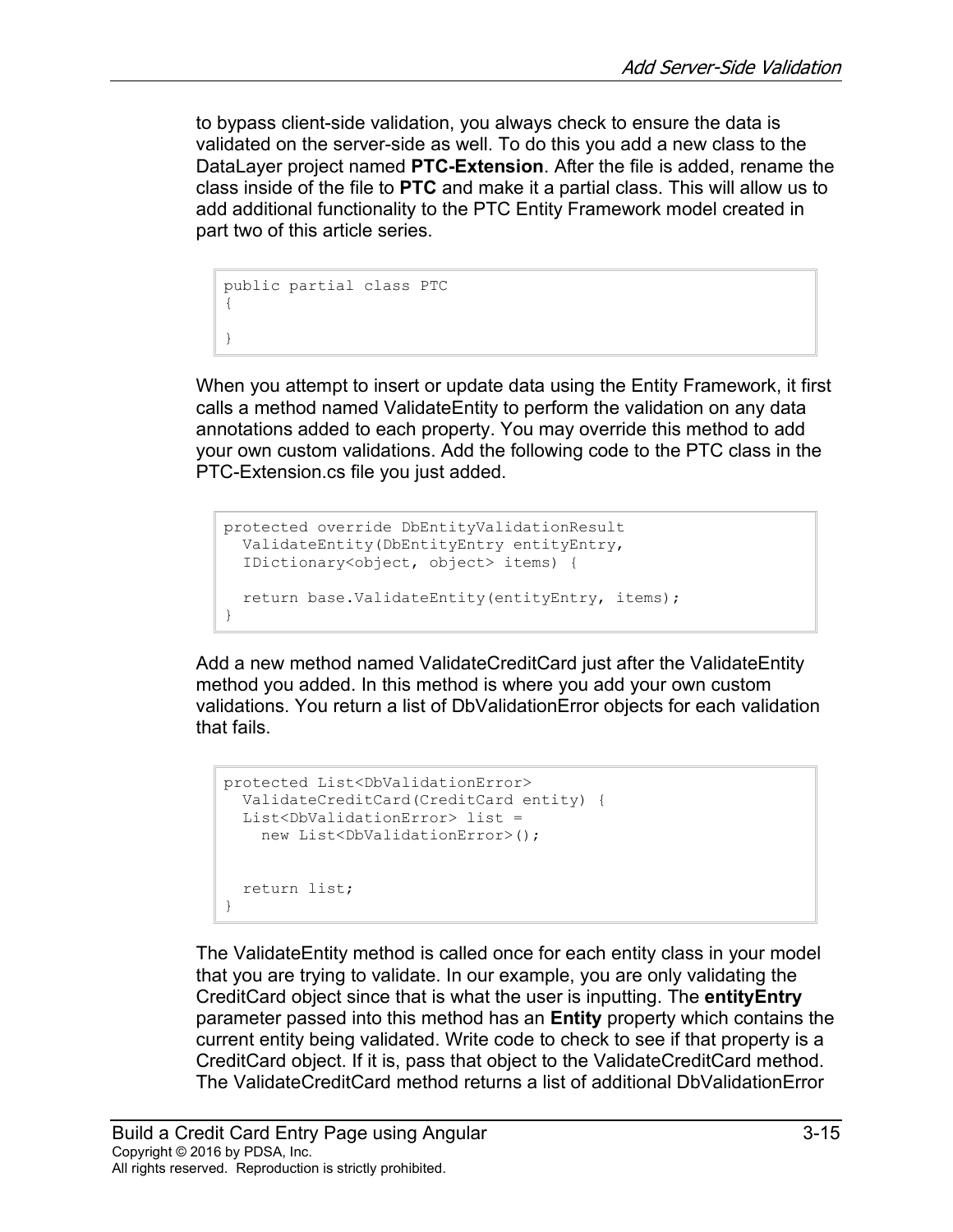objects that need to be returned. If the list count is greater than zero, then return a new DbEntityValidationResult object by passing in the entityEntry property and your new list of DbValidationError objects.

```
protected override DbEntityValidationResult 
  ValidateEntity(DbEntityEntry entityEntry,
    IDictionary<object, object> items) {
  List<DbValidationError> list = 
   new List<DbValidationError>();
  if (entityEntry.Entity is CreditCard) {
    CreditCard entity = entityEntry.Entity as CreditCard;
    list = ValidateCreditCard(entity);
   if (list.Count > 0) {
      return new DbEntityValidationResult(entityEntry, list);
 }
   }
  return base.ValidateEntity(entityEntry, items);
}
```
Now write the ValidateCreditCard method to perform the various validations for your credit card data. Check the same validations you performed on the client-side. In this ValidateCreditCard method, you are going to retrieve a the YearsInFuture value from the <appSettings> section in your Web.config file. Add a reference in your DataLayer project to **System.Configuration.dll** so you can use the ConfigurationManager class.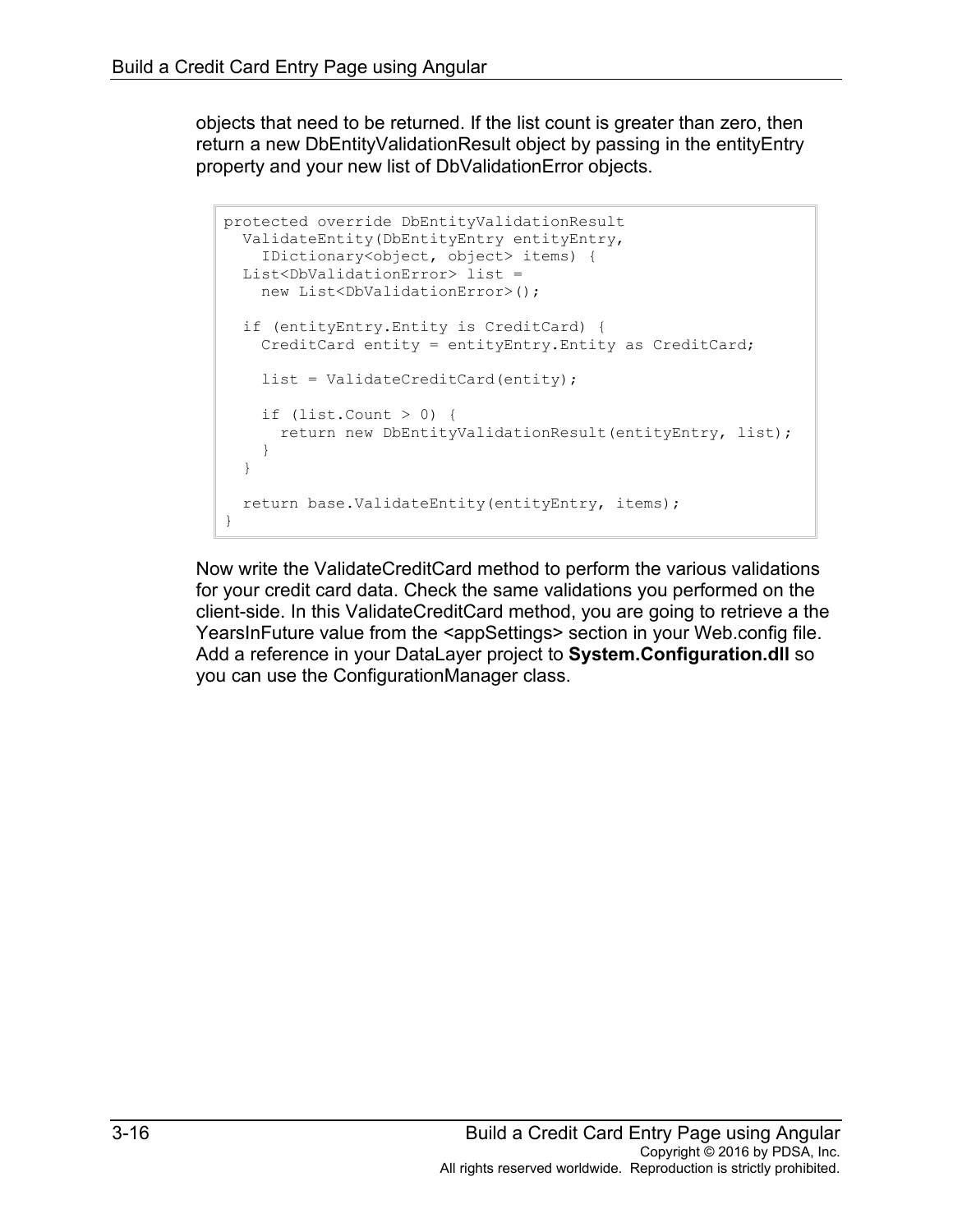```
protected List<DbValidationError> 
   ValidateCreditCard(CreditCard entity) {
  List<DbValidationError> list = 
    new List<DbValidationError>();
  // Check Name on Card
   if (entity.NameOnCard.ToLower() == entity.NameOnCard) {
     list.Add(new DbValidationError("NameOnCard",
       "Name on Card must not be all lower case."));
   }
  // Check Card Number
   entity.CardNumber = entity.CardNumber
     .Replace("-", "").Replace(" ", "");
   if (entity.CardNumber.Length < 13 || 
       entity.CardNumber.Length > 16) {
     list.Add(new DbValidationError("CardNumber",
       "Card Number is not valid"));
   }
  // Check Security Code
   if (entity.SecurityCode.Length < 3 ||
       entity.SecurityCode.Length > 4) {
     list.Add(new DbValidationError("SecurityCode",
       "Security Code is not valid"));
   }
  // Check Month and Year
   if (entity.ExpMonth < 1 || 
       entity.ExpMonth > 12) {
     list.Add(new DbValidationError("ExpMonth", 
       "Invalid Month."));
   }
   else {
     if (entity.ExpYear < DateTime.Now.Year ||
         entity.ExpYear > DateTime.Now.Year +
             Convert.ToInt32(ConfigurationManager
               .AppSettings["YearsInFuture"])) {
       list.Add(new DbValidationError("ExpYear",
         string.Format("Expiration Year must be
           greater than {0} and less than {1}.",
             DateTime.Now.Year.ToString(), 
               ConfigurationManager
                  .AppSettings["YearsInFuture"])));
 }
     else {
       if (entity.ExpMonth < DateTime.Now.Month &&
           entity.ExpYear == DateTime.Now.Year) {
         list.Add(new DbValidationError("ExpYear",
           "Expiration Month/Year must be 
            greater than this month."));
 }
     }
   }
   return list;
```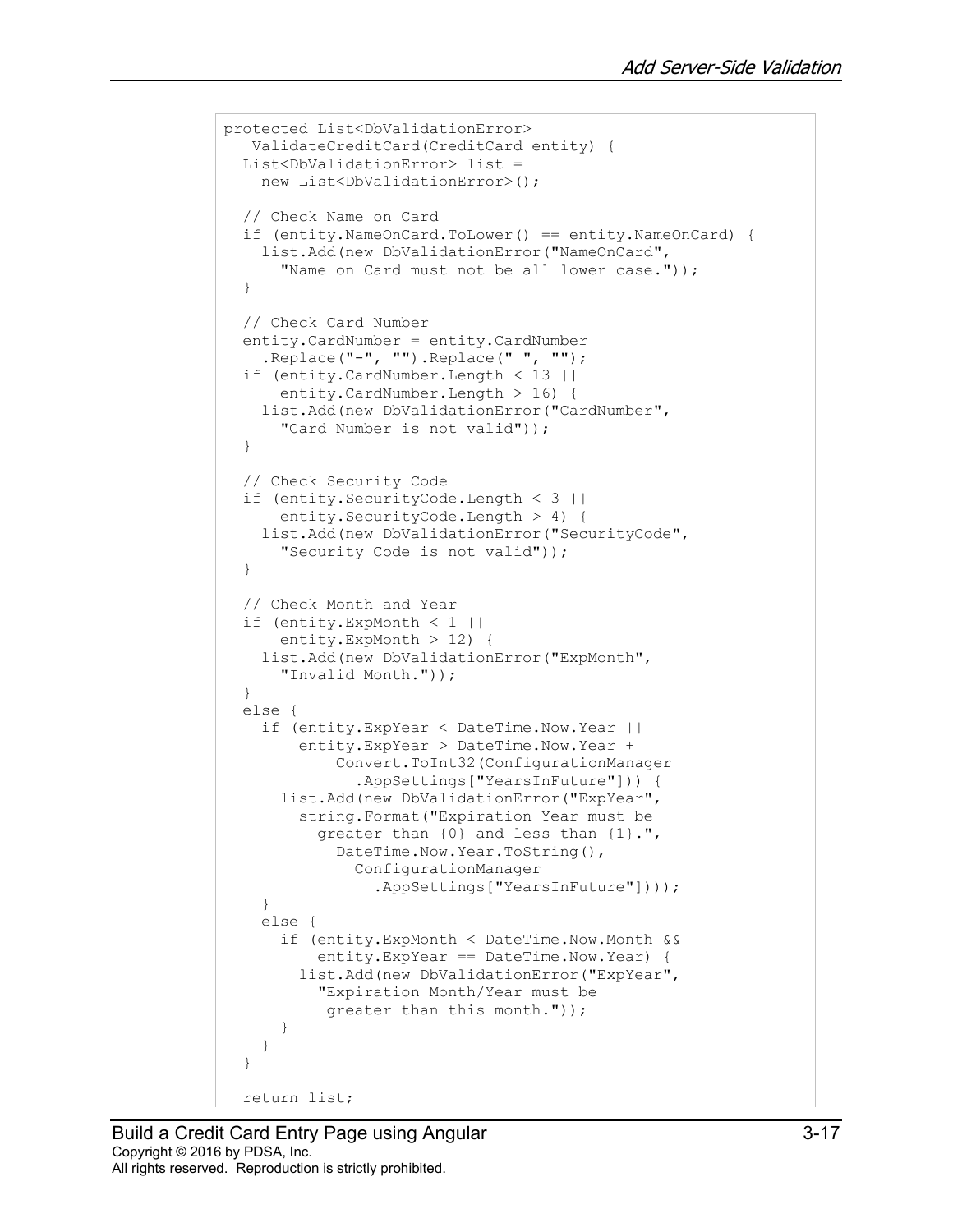}

### **Modify handleException Function**

The last thing you need to do is to modify the handleException() function located in the creditcard.controller.js file. Add a new case statement to handle a 400 which is a bad request. The BadRequest method is used as the return value in your CreditCardController.cs Post method when the view model property IsValid is set to false. This property is set to false when the Entity Framework raises an exception due to validation failing. Add the code shown below to the handleException function.

```
function handleException(error) {
  vm.uiState.isMessageAreaHidden = false;
  vm.uiState.isLoading = false;
  vm.uiState.messages = [];
  switch (error.status) {
    case 400: // 'Bad Request'
       // Model state errors
       var errors = error.data.modelState;
       // Loop through and get all 
       // validation errors
       for (var key in errors) {
         for (var i = 0; i < errors[key].length;
                 i++) {
           vm.uiState.messages.push({
             property: key,
             message: errors[key][i]
           });
 }
       }
      break;
   // PREVIOUS EXCEPTION HANDLING CODE HERE
}
```
To try out the server-side validation, comment out the creditcard.directives.js <script> tag in the index.html file and run the project. Put in a lower-case name in the nameOnCard input field. Fill in valid values for all other fields. Click the Save button to call the Web API to post the data and an error